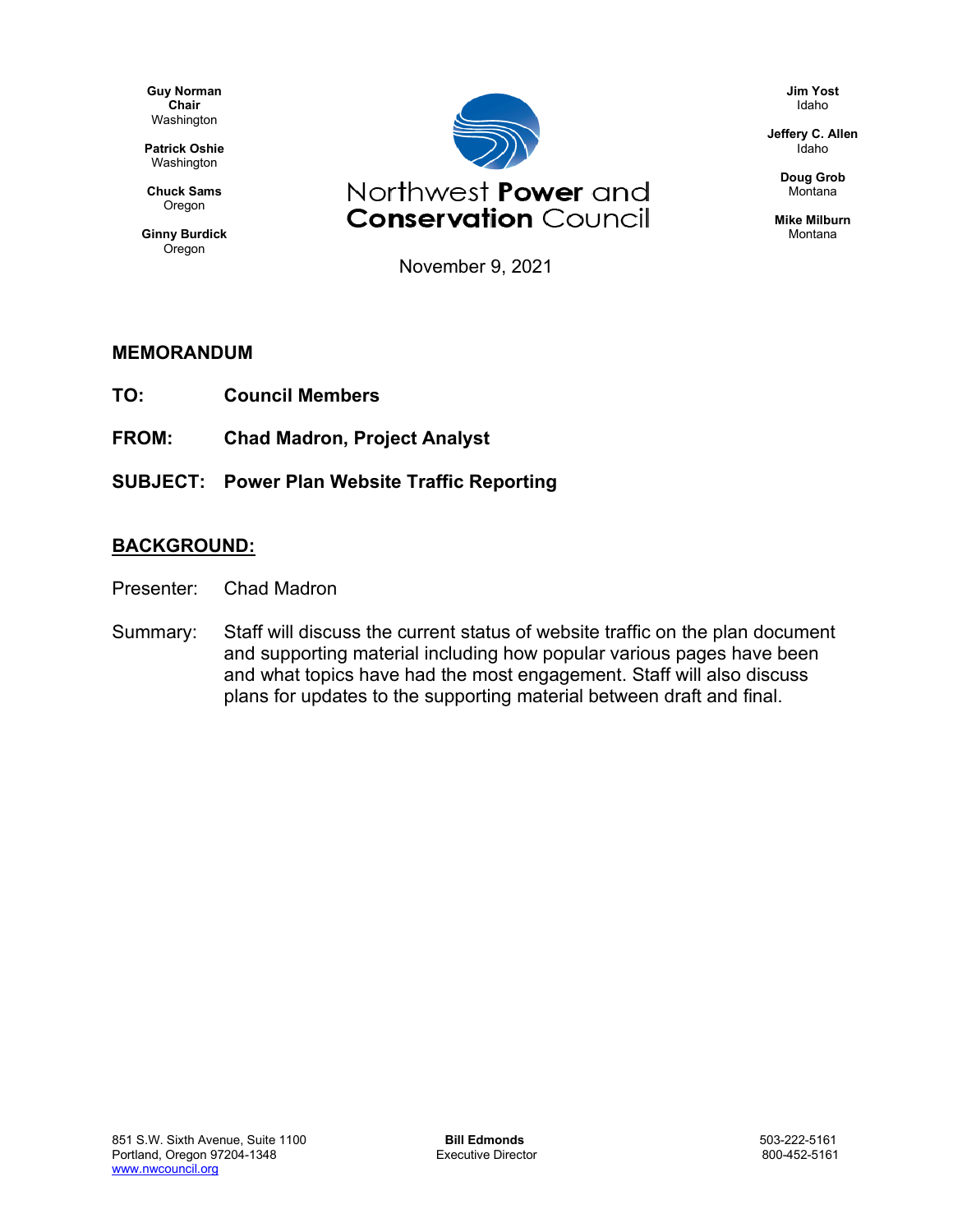# Plan Web Traffic and Planning



**THE 2021 NORTHWEST** 



FOR A SECURE & AFFORDABLE **ENERGY FUTURE**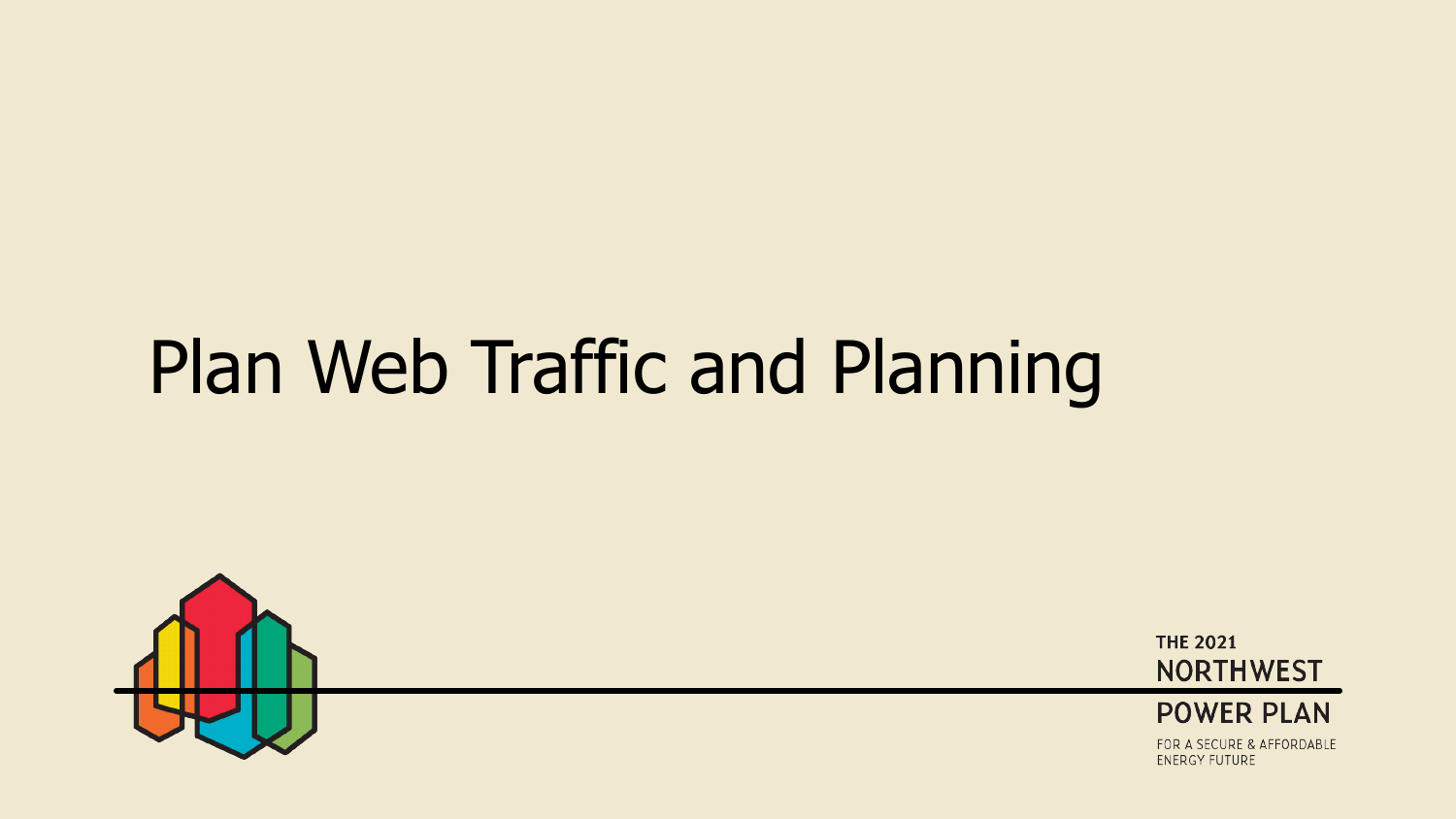## Explore the Draft 2021 Power Plan and Supporting Materials



### **[Visit: www.nwcouncil.org/2021-northwest-power-plan](https://www.nwcouncil.org/2021-northwest-power-plan)**

**THE 2021 NORTHWEST POWER PLAN**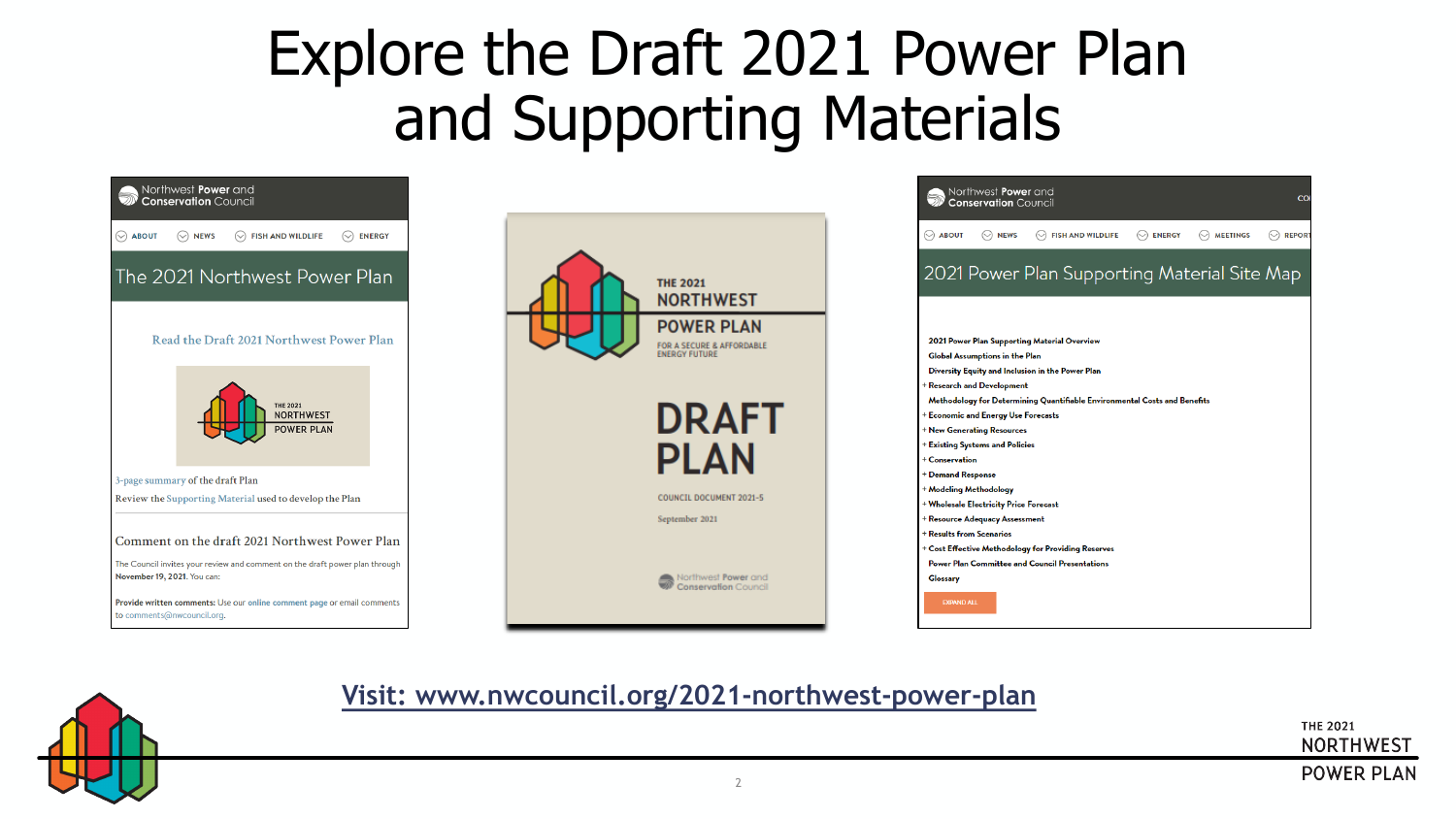## Peeling the Plan Onion\*

The [Plan itself h](https://www.nwcouncil.org/sites/default/files/2021powerplan_2021-5.pdf)as over 800 downloads!

Supporting [Material:](https://www.nwcouncil.org/2021powerplan_sitemap)

- 1. Global Assumptions in the Plan (89)
- 2. Cost Effective Methodology for Conservation (89)
- 3. Energy Use Forecasts (60)
- 4. Conservation Potential (57)
- 5. Cost Effective Conservation Recommendation Summary (47)
- 6. List of Plan related Presentations (46)
- 7. Supporting Material Overview (44)
- 8. Pathways to Decarbonization Scenario Findings (41)
- 9. Levelized Cost of Energy (40)
- 10. Energy Use Forecasting Methodology (38)
- 11. Baseline Conditions for Scenarios (37)
- 12. Demand Response Potential (36)



\*Caveat: a portion of clicks is internal and state staff, not every one measured is from someone outside the Council.



**THE 2021** 

**NORTHWEST POWER PLAN**